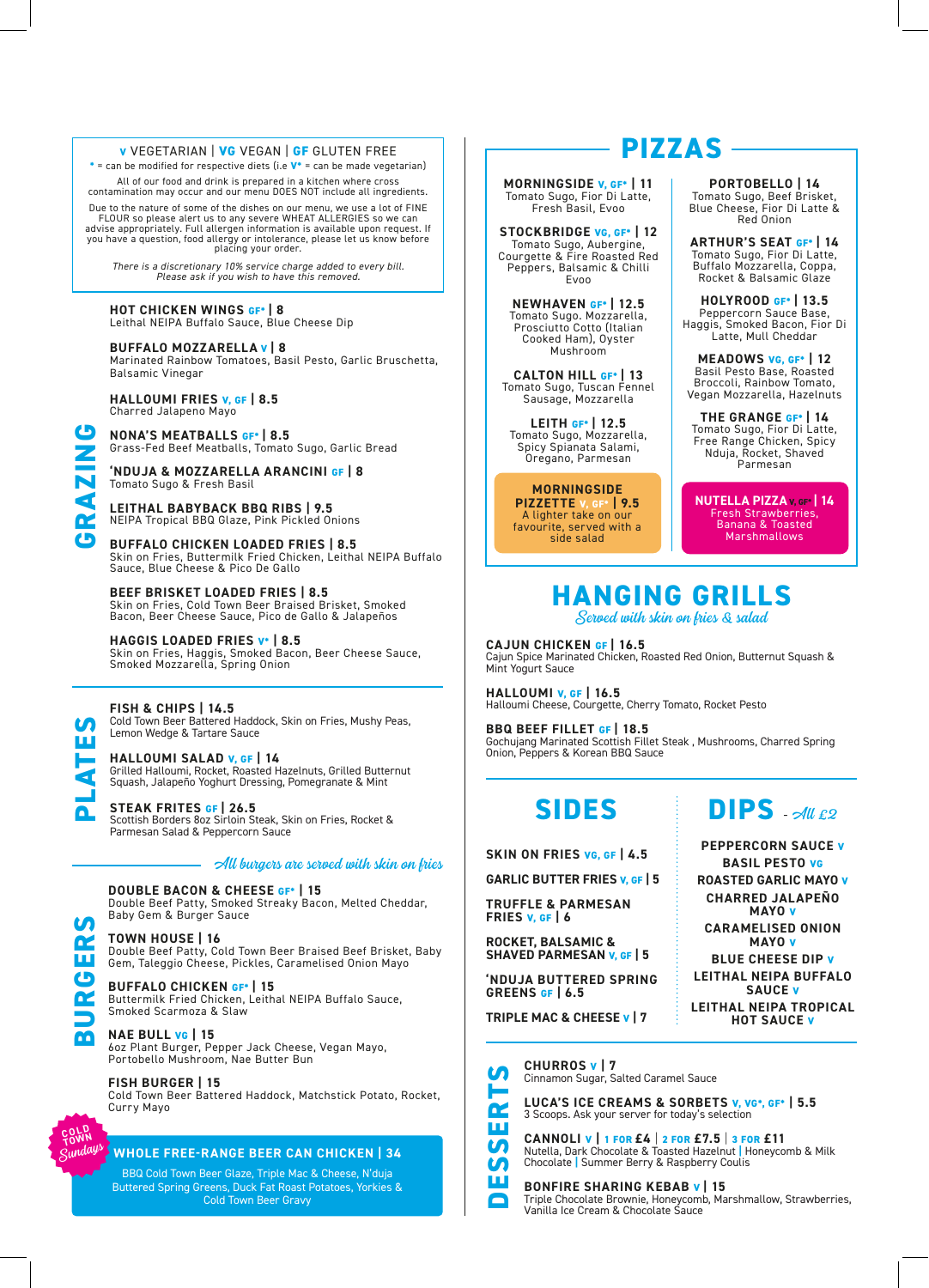# **C O L D T O W N H O U S E**

Craft Brews and Signature Cocktails

 $\blacksquare$ **OWERS**

**BO** $\blacksquare$  $\blacksquare$ **LES**

**&**<u>ت</u> **ANS**

#### **HOUSE BREWS**

| LAGER<br>NEIPA<br><b>XPA AUSSIE</b><br>MANGO ON YERSEL'<br><b>I FMON MANDARTN RADI FR</b><br><b>FRUIT MACHINE</b><br>COLDTOWN X BREWGOODER IPL | £5<br>£6<br>£6<br>£6<br>£6<br>£6 |
|------------------------------------------------------------------------------------------------------------------------------------------------|----------------------------------|
| <b>RADLER</b>                                                                                                                                  |                                  |
| <b>LAGER RADLER</b>                                                                                                                            | £4                               |
| Cold Town Lager & San                                                                                                                          |                                  |
| Pellegrino Lemon<br>NEIPA RADLER                                                                                                               | $f$ 4                            |
| Cold Town NEIPA & Irn Bru                                                                                                                      |                                  |
| PORNSTAR RADLER                                                                                                                                |                                  |
| Cold Town Pornstar Martini-                                                                                                                    | $f$ 4                            |
| ale & Ting                                                                                                                                     |                                  |
| <b>FLOATS &amp; SLUSHIES</b>                                                                                                                   |                                  |
| PTNFAPPLE FLOAT                                                                                                                                |                                  |
| Cold Town Lager & Pineapple                                                                                                                    | f <sub>5</sub>                   |
| Sorbet                                                                                                                                         |                                  |
| PASSIONFRUIT FLOAT<br>Cold Town Pornstar Martini-                                                                                              |                                  |
| ale & Passionfruit Sorbet                                                                                                                      | £ 5.50                           |
| STRAWBERRY FLOAT                                                                                                                               |                                  |
| Fruli & Forest Fruits                                                                                                                          | £6                               |
| COLD TOWN BEER SLUSH                                                                                                                           |                                  |
| Cold Town NEIPA, Apricot                                                                                                                       | £9                               |
| Brandy, pineapple, lemon                                                                                                                       |                                  |
|                                                                                                                                                |                                  |
|                                                                                                                                                |                                  |

#### **GUEST DRAUGHT BREWS** CAMPERVAN LEITH PILS (GF) **£ 6.50**

**HAND**<u>ت</u> **RAFTEDBEERS**

| TINY REBEL 313 LAGER        | £ 6.50   |
|-----------------------------|----------|
| BEAVERTOWN NECK OIL         | £6       |
| CAMPERVAN LEITH JUICE       | £6       |
| STEWART BREWING WHITE STOUT | $f\6$    |
| BEAVERTOWN GAMMARAY         | £6.50    |
| INCHES CIDER                | £ $5.25$ |

### **COLD TOWN CANS**

| <b>NFTPA</b>         | £ 4.70 |
|----------------------|--------|
| CHOCOLATE CAKE STOUT | £4.70  |
| PORNSTAR MARTINI ALF | £4.70  |
| CHINOOK SMASH PALE   | £4.70  |
| HOPPED UP WHEAT ALF  | £4.70  |

| <b>LAGER</b>                         |                |
|--------------------------------------|----------------|
| PERONI GF                            | £ 5.35         |
| HAVIESTOUN SCHIEHALLION              | £ 5.20         |
| ALHAMBRA                             | £ 5.20         |
| CORONA                               | £ 4.95         |
| <b>BUDWEISER</b>                     | £ 4.95         |
|                                      |                |
| <b>PALE ALE</b>                      |                |
| HITACHINO WHITE ALE                  | £ 6            |
| SIREN SOUNDWAVE                      | £ 6            |
| TINY REBEL CLWB TROPICANA            | £6             |
|                                      | £ 6            |
| <b>OTHER</b>                         |                |
| FRULI STRAWBERRY BEER                | £ 5.50         |
| TIMMERMANS PEACH                     | £ 5.75         |
| PILOT PEACH MELBA SOUR               | £ 5.75         |
| TINY REBEL CWTCH                     | £6             |
|                                      |                |
| LOW/NO ALCOHOL                       |                |
| ERDINGER ALKOHOLFREI 500ML           | £4.25<br>£3.80 |
| HFTNFKFN 0%                          |                |
| <b>CIDER</b>                         |                |
| REKORDERLIG APPLE 500ml £ 5.50       |                |
| REKORDERLIG 300ml                    |                |
| Wild Berries or Strawberry & £ 5     |                |
| Lime                                 |                |
|                                      |                |
| <b>SELTZERS</b>                      |                |
| WHITE CLAW 330ML                     |                |
| Mango, Black Cherry, Natural £5.5    |                |
| Lime or Raspberry                    |                |
| COLD SPRING                          | £4             |
| Passion fruit and Mango              |                |
|                                      |                |
|                                      |                |
| YOUR TABLE TOP TO SHARE WITH FRIENDS |                |
|                                      |                |
|                                      |                |
|                                      |                |
| <b>HOUSE BREWS</b>                   |                |
| LAGER                                |                |
| NEIPA                                |                |
| <b>XPA AUSSIE</b>                    | 4PT £24        |
| MANGO ON YERSEL'                     | 6PT £36        |
| FRUIT MACHINE                        |                |
|                                      |                |
|                                      |                |
|                                      |                |
| POUR YOUR OWN PINT AT YOUR OWN       |                |

#### **P OUR Y OUR OWN P INT A T Y OUR OWN T A B L E**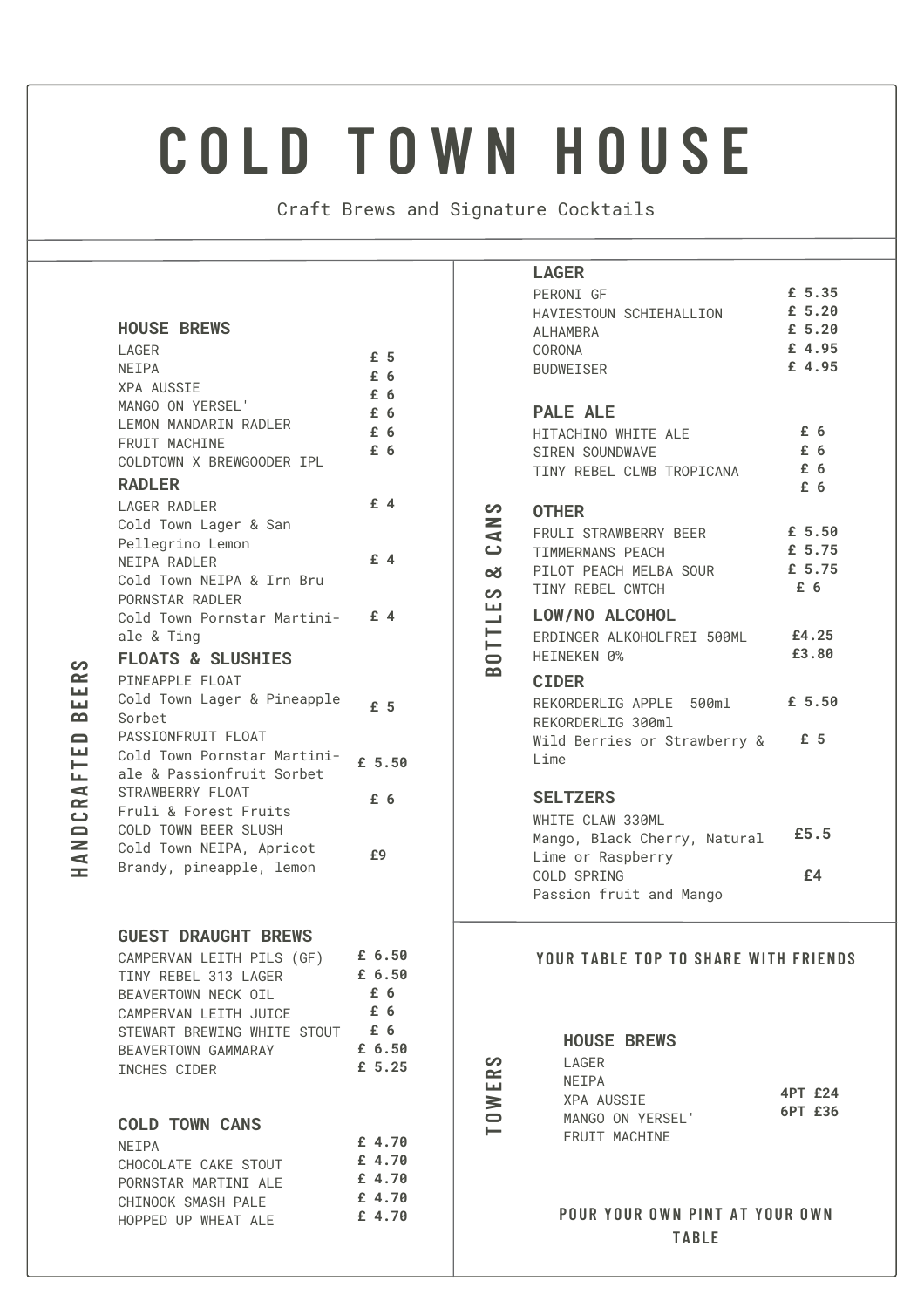#### **W H I T E**

H I G H V E L D CHENIN BLANC 175ML £5.75 | 250ML £7.95 | BTL £22 ONE CHAIN THE GOOGLY CHARDONNAY 175ML £5.95 | 250ML £8.10 | BTL £22.5 VILLA ROSELLA PINOT GRIGIO 175ML £5.85 | 250ML £8 | BTL £23 SANTA EMA RESERVE SAUVIGNON BLANC 175ML £6 | 250ML £8.25 | BTL £25 DOMAINE DE CASTELNAU PICPOUL DE PINET 175ML £7 | 250ML £9.65 | BTL £27

#### **R E D**

H I G H V E L D CABERNET/SHIRAZ 175ML £5.75 | 250ML £7.95 | BTL £22 BODEGA CAMINO REAL RIOJA 175ML £6.75 | 250ML £9.25 | BTL £26 MAN MEATS MOUNTAIN M A L B E C 175ML £7.25 | 250ML £10 | BTL £28 CHOCOLATE BOX SHIRAZ BTL £40

#### **R O S E**

COMPASS POINT WHITE ZINFANDEL 175ML £5.75 | 250ML £7.95 | BTL £22 CHATEAU SAINTE CROIX PROVENCE ROSE 175ML £7.25 | 250ML £10 | BTL £28

SPARKLING **BOTTER** 125ML £5.75 | BTL £27 AURIS BRUT BTL £50 PERRIER-JOUET BRUT B T L £ 7 5 BOLLINGER SPECIAL CUVÉE B T L £ 8 5 BOTTEGA GOLD MAGNUM BTL £100

|     | <b>WATERMELON ESSENCE</b>    |      |  |
|-----|------------------------------|------|--|
|     | Grey Goose Watermelon        |      |  |
| တ   | Essence, Fevertree Tonic,    | £ 10 |  |
| ш   | Fresh Watermelon & Basil.    |      |  |
| RV  | STRAWBERRY ESSENCE           |      |  |
| LЦ  | Grey Goose Strawberry &      | £ 10 |  |
| တ   | Lemongrass Essence,          |      |  |
| 101 | Fevertree Lemon Tonic, Fresh |      |  |
|     | Strawberries.                |      |  |
| Lщ  | WHITE PEACH ESSENCE          | £ 10 |  |
| ER  | Grey Goose White Peach &     |      |  |
| ௨   | Rosemary Essence, Fevertree  |      |  |
|     | Elderflower Tonic, Fresh     |      |  |
|     | Peaches & Rosemary.          |      |  |

#### **C O C KT A I L S**

TING WITH A STING Bacardi Spiced Rum, Aperol, Ting, Lime & Grenadine ENOUGH OF YOUR PECHE Cointreau, Peche, Pink Grapefruit, Timmermans Peach TOWN ICED TEA Absolut Vodka, El Jimador, Bacardi, Beefeater, Cointreau, lemon, Soda Folks Cream Soda, MONKEY BUSINESS Monkey Shoulder, Crème de Banana, Kahlua, Milk GRASSMARKET MISTRESS Crème de Peche, Edinburgh Plum, Damson Vodka, lemon, Peychauds bitters CHOC'N'CHIP Menthe, Cacao, Cacao White, Milk, Cream GRANDPA JACK Jack Daniels Honey, Frangelico, Drambuie, Caramel, lemon SCREWBALL Absolut Raspberri, Blue Curacao, bubblegum syrup, apple, lemon, squirty cream HOT TERRACE VIBES Dead Man Pineapple, Bacardi, Bacardi Spiced, apple juice, pineapple juice, lime, Orgeat **£ 9 £ 9 £ 11 £ 10 £ 9 £ 9 £ 9 £ 9 £ 11 S L U S H I E S** BACARDI PINA COLADA Bacardi Coconut Rum, Malibu, Pineapple & Lime. BACARDI STRAWBERRY DAIQUIRI Bacardi Carta Blanca, Crème De Fraise, Lime, Strawberries. PORNSTAR MARTINI Absolut Vanilla, Passoa, Passionfruit, Pineapple. BEER SLUSHIE Cold Town NEIPA, Apricot Brandy, pineapple, lemon **£ 9 £ 9 £ 9 £ 9**

**C**

**O CKT A I L S**

**WINE S**